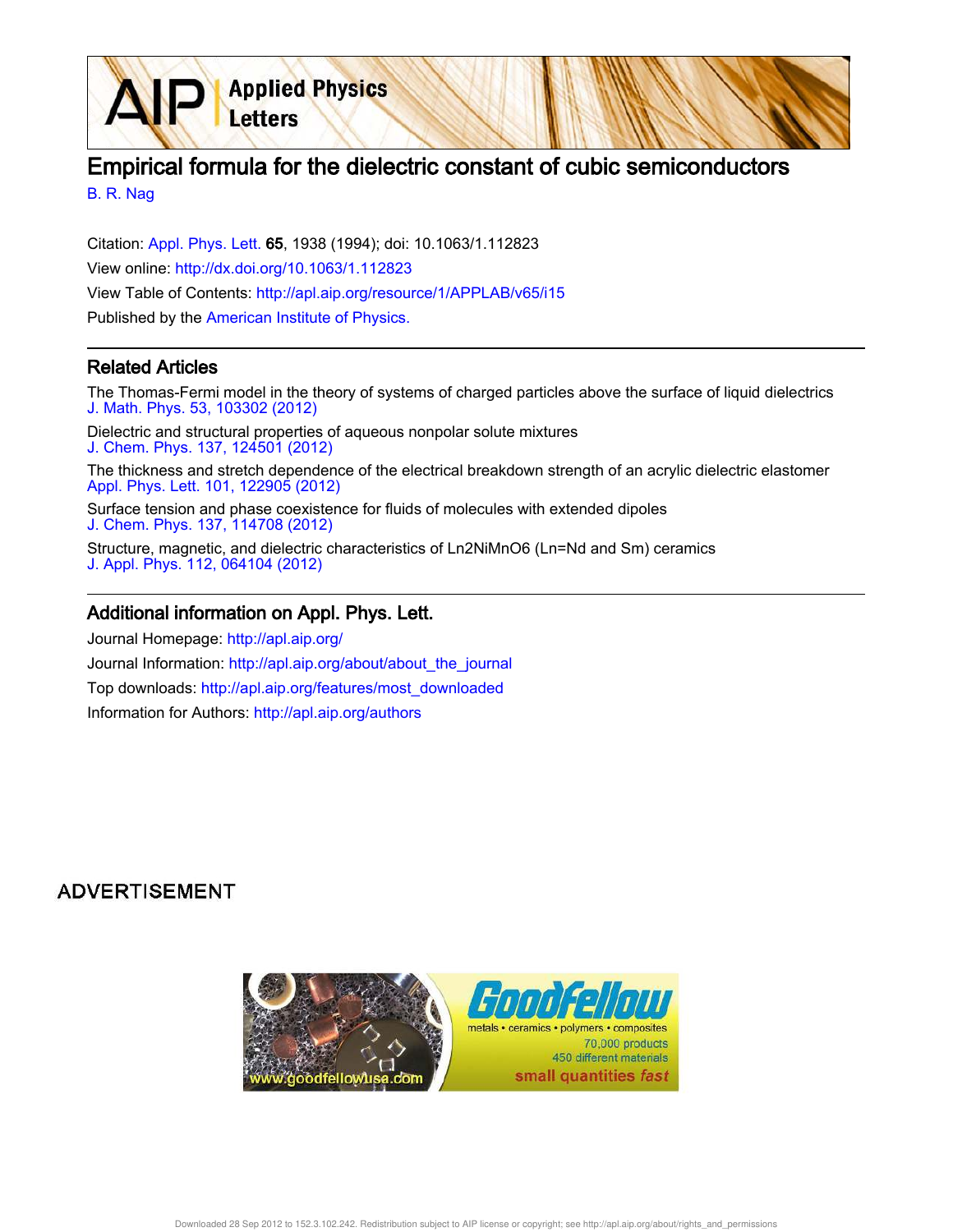## **Empirical formula for the dielectric constant of cubic semiconductors**

B. R. Nag

*Calcutta University, Sisir mitra Bhavan, 92 Archarya Prafulla Chandra Road, Calcutta-700009, India*

(Received 2 May 1994; accepted for publication 7 August 1994)

Empirical formulae are presented relating the dielectric constants of cubic semiconductors with the average atomic number of the constituent atoms. The inverses of the constants are found to be linearly related to the average atomic number with a square foot mean percentage error of less than 0.25% for elemental semiconductors, 1.3% for gallium and indium compounds, 3.4% for aluminium compounds, 1.4% for II-VI compounds, and 1.2% for lead compounds. Usefulness of the formulae is also illustrated for identifying incorrect values and for estimating unknown values.

© *1994 American Institute of Physics.*

Experimental values of the dielectric constants of cubic semiconductors have a large amount of scatter. For example, the reported values of the static dielectric constant,  $K_s$ , of gallium arsenide<sup>1</sup> range between 11.6 and 13.3 and those of indium antimonide<sup>2</sup> range between 16.8 and 18. Such figures are not available for other materials as relatively few directly measured values have been reported. Values of  $K_s$  have been obtained for most of the semiconductors from the highfrequency dielectric constant,  $K_{\infty}$ , by using the Lyddane– Sachs–Teller  $(LST)$  relation.<sup>3</sup> The scatter in the values of  $K_{\infty}$ , is comparatively smaller. One possible reason is that the  $data^{4-11}$  are taken mostly from a single experiment in each case. But, the samples in such experiments were often multigrained, $4$  which may make the results different from those for single erystals. Experimental results are also considerably affected by the surface conditions<sup>4</sup> of the sample, which is difficult to control for some materials. For example, aluminium compounds are hygroscopic, react readily with air, and may even decompose.<sup>6</sup> Furthermore, the highfrequency value of the dielectric constant has to be extracted from the dispersion curves<sup>4</sup> by adjusting the oscillator strengths and damping constants and by using the data on critical energies of the energy bands. Experiments with the required precision have not been done on all the materials. The presence of free carriers, bound carriers, and lattice absorption also makes it difficult to ascertain the correct value.

It should be evident that a relation between the dielectric constants and an accurately known physical constant, if available, would be useful in fixing an acceptable value from among those reported. Such a relation may be used in addition, to predict the values for ternaries and quaternaries.

The dielectric constants are determined by the polarizability of the atoms and are expected to increase with the atomic number.<sup>12</sup> It is in fact, as seen from the collected values of the constants given in Table I, that the values increase monotonically, as expected, with the average atomic number of the constituent atoms. The values for all the semiconductors cannot, however, be fitted to a simple relation. Such relations are obtained if the semiconductors are grouped separately.

The dielectric constant,  $K$ , of a solid may be expressed in terms of the polarizability of the constituent atoms,  $\alpha$ , as  $follows:<sup>13</sup>$ 

$$
K = 1 + (N\alpha/\epsilon_0)/(1 - \gamma N\alpha/\epsilon_0),\tag{1}
$$

where *N* is the number of atoms per unit volume,  $\epsilon_0$  is the free-space permittivity, and  $\gamma$  is the Lorentz factor. It is seen that if the Lorentz factor be taken as unity, then the inverse of K varies linearly with  $\alpha$  and since  $\alpha$  may be considered to be linearly related with the atomic number *Z*, we may expect a linear relation between 1/*K* and *Z*. Interestingly, it is found that 1/*K* varies linearly for each group almost exactly with the average atomic number,  $Z_{av}$  (defined as the mean of the atomic numbers of the constituent atoms), as shown in Figs. 1 and 2.

The dielectric constant, *K*, may, therefore, be expressed as

$$
K = (a - bZ_{\text{av}})^{-1},\tag{2}
$$

where *K* indicates either  $K_{\infty}$  or  $K_s$ , *a* and *b* are constant for each group. Values of the constants for the different groups

TABLE I. Dielectric constants of semiconductors at 300 K. Values are taken from Ref. 5, unless otherwise indicated. Numbers within parenthesis indicate values obtained from the empirical relations.

|                     | Average             | Dielectric constant    |               |  |  |  |
|---------------------|---------------------|------------------------|---------------|--|--|--|
| Semiconductor       | atomic number       | High-frequency         | Static        |  |  |  |
| Si                  | 14                  |                        | 11.9 (11.93)  |  |  |  |
| Ge                  | 32                  |                        | 16.0(15.94)   |  |  |  |
| $\alpha$ -Sn        | 50                  |                        | 24.0 (24.02)  |  |  |  |
| A1P                 | 14                  | 7.54(7.37)             | 9.8 (9.56)    |  |  |  |
| A1As                | 23                  | 8.16 (8.51)            | 10.06(10.57)  |  |  |  |
| A1Sb                | 32                  | 10.24(10.07)           | 12.04 (11.80) |  |  |  |
| GaP                 | 23                  | 9.11(9.02)             | 11.11 (11.06) |  |  |  |
| GaAs <sup>a</sup>   | 32                  | 10.88 (11.07)          | 12.85 (12.96) |  |  |  |
| GaSb                | 41                  | 14.44 (14.34)          | 15.69 (15.63) |  |  |  |
| InP                 | 32                  | 9.61(9.72)             | 12.55 (12.69) |  |  |  |
| InAs                | 41                  | 12.25 (12.03)          | 15.16 (14.89) |  |  |  |
| InSb <sup>b</sup>   | 50                  | 15.68 (15.79)          | 17.88 (18.01) |  |  |  |
| ZnS <sup>c</sup>    | 23                  | 5.13 (5.19)            | 8.32 (8.40)   |  |  |  |
| ZnSe <sup>c</sup>   | 32                  | 6.2(6.08)              | 9.2(9.04)     |  |  |  |
| ZnTe <sup>c</sup>   | 41                  | 7.28(7.34)             | 9.67(9.78)    |  |  |  |
| CdTe <sup>c</sup>   | 50                  | 7.21                   | 10.76 (10.65) |  |  |  |
| PbS                 | 49                  | $17.6d$ (17.69)        | $175^e$ (177) |  |  |  |
| PbSe                | 58                  | $23.1d$ (22.93)        | $250^e$ (245) |  |  |  |
| PbTe                | 67                  | $32.5^d$ (32.59)       | $400^e$ (402) |  |  |  |
| $^{\rm a}$ Ref. 11. |                     | $\overline{d}$ Ref. 9. |               |  |  |  |
| $^{\rm b}$ Ref. 8.  | $^{\rm e}$ Ref. 10. |                        |               |  |  |  |
| $^{\rm c}$ Ref. 7.  |                     |                        |               |  |  |  |